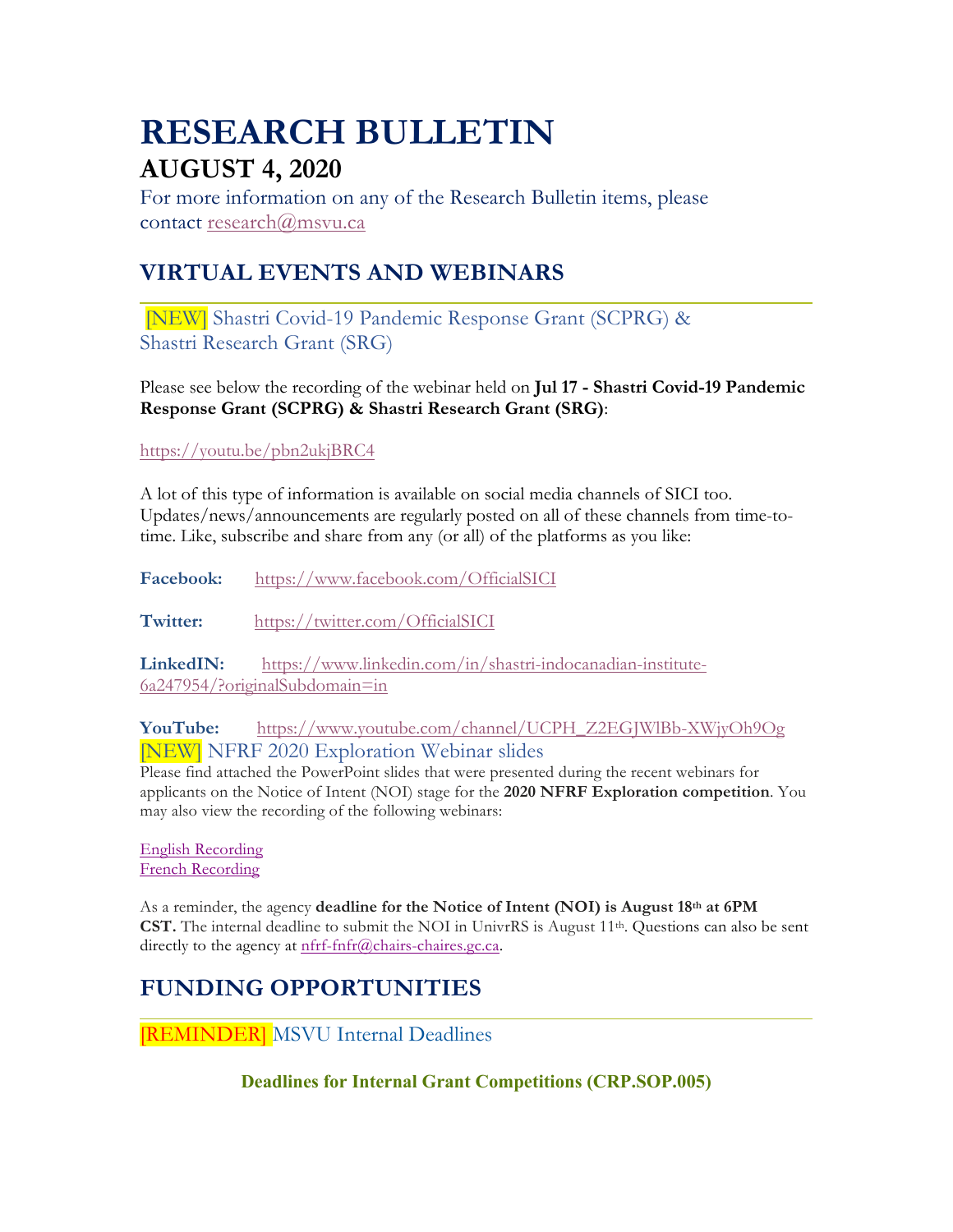| New Scholar's Grant                                          | <b>OPEN</b> |
|--------------------------------------------------------------|-------------|
| Assistance to Prepare a Large-Scale Collaborative Grant      |             |
| CN Student Internship (Part-time, Fall/Winter placement)     | September 1 |
| SSHRC Exchange and Explore                                   |             |
| <b>Standard Grant</b>                                        | October 15  |
| Salary-based                                                 |             |
| <b>Book Launches</b>                                         |             |
| Aid to Scholarly Publications and Communications             |             |
| Research Excellence Award                                    | December 1  |
| NSERC USRAs (Winter Term)                                    |             |
| MSVU Research Internship (Undergraduate)                     | January 15  |
| NSERC USRAs (Summer)                                         |             |
| <b>Standard Grant</b>                                        | January 31  |
| Salary-based                                                 |             |
| <b>Book Launches</b>                                         |             |
| Aid to Scholarly Publications and Communications             |             |
| CN Student Research Internship (Full-time, Summer placement) | March 1     |
| <b>SSHRC Exchange and Explore</b>                            | April 1     |
| Release Time Awards                                          | April 5     |

If a deadline falls on a weekend or holiday, the deadline is on the next business day.

More info on all internal grants can be found here: https://www.msvu.ca/research-at-themount/external-grants/internal-grants/

# [NEW] Mitacs Temporary Expanded Mandate - Undergrads and Municipalities

Mitacs is temporarily expanding eligibility guidelines for the upcoming fiscal year. Projects approved by March 31, 2020 can **include municipalities** as eligible partners and **undergraduate students as eligible interns** for Mitacs Accelerate projects. Mitacs Accelerate

projects build research partnerships while funding students and postdocs. Your partner organization's financial contribution starts at \$7,500.

Projects with undergrads and municipalities can be multi-year and extend past the end of fiscal, but they have to be submitted by January 2021 in order to be approved.

More information can be found here: https://www.mitacs.ca/en/programs/accelerate.

Please look out for an invitation to an upcoming webinar from the Atlantic Canada Mitacs team regarding these new program changes.

Please contact Veronica Bacher at veronica.bacher@msvu.ca if you are interested in applying for Mitacs funding.

# [NEW] Call for Proposals: Big Thinking

The Federation for the Humanities and Social Sciences welcomes proposals for a *Big Thinking* lecture or panel featuring scholar(s) in any discipline of the humanities and social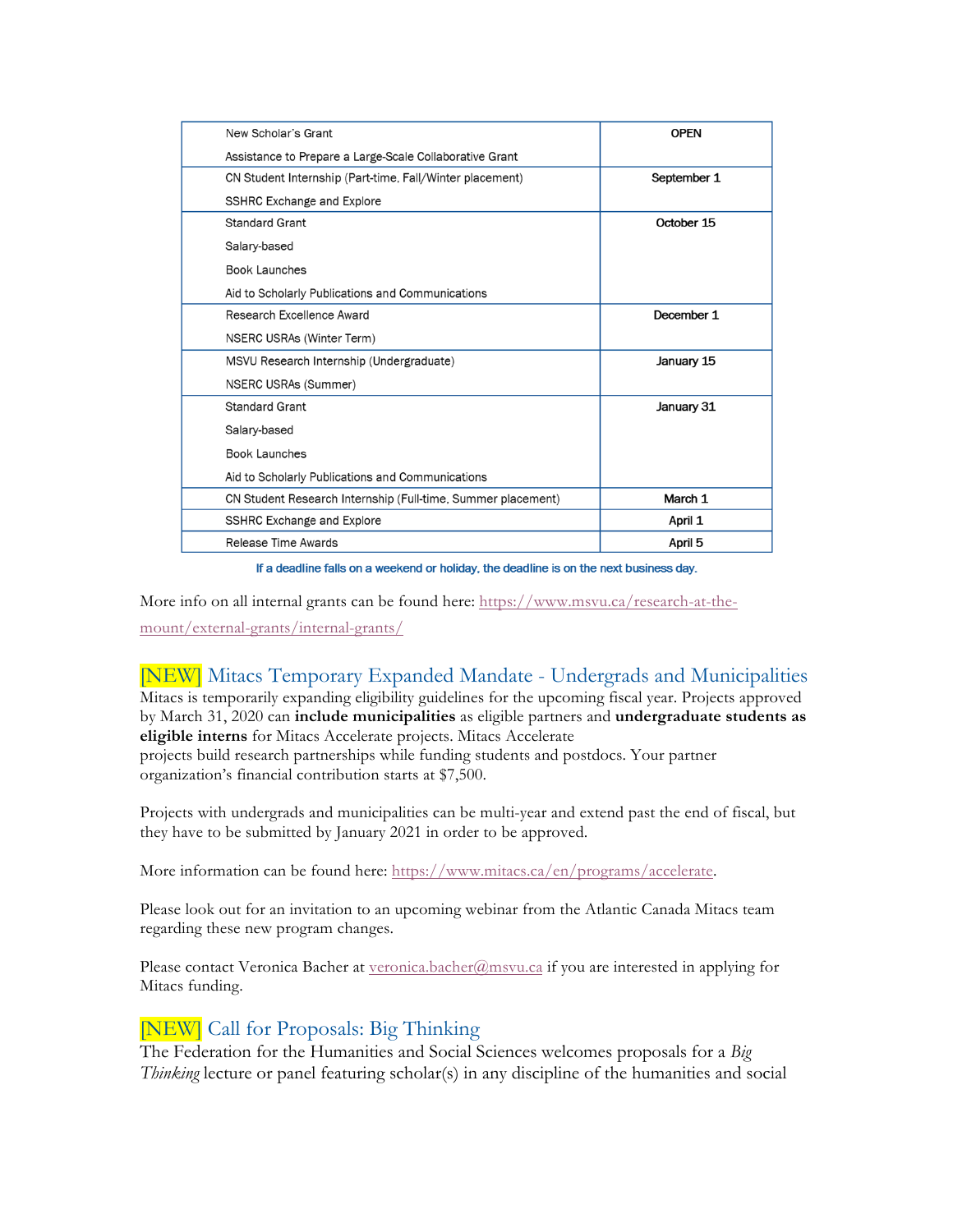sciences, on the topic of the **2020 U.S. election.** The event will take place virtually on a date to be determined, sometime between **October 20 – November 17, 2020.**

**To submit a proposal**, please fill out the online form by **August 7, 2020**. You will be asked to upload a PDF containing a) the title and abstract (max 200 words) of your proposed talk and b) a CV (max two pages). Applicants not retained for this event may be contacted about future opportunities on this theme.

Find more information

here: https://fhss.swoogo.com/BigThinkingVoirGrandNov2020?lang=en

# Update on support for research support personnel funded through research grants

The tri-agencies have released more information concerning the increased support for student, trainees, and research support personnel funded by the federal tricouncil research grants. This funding was originally announced as part of the \$9 billion federal package in support for students and new grads affected by COVID-19, issued on April  $22<sup>nd</sup>$ .

Research grant offices will be contacted in the coming weeks to be made aware of which grants will be considered for the supplement. Additionally, eligible grant holders will be contacted directly in the coming weeks for each eligible grant that they hold.

Please visit the links below for more information on this supplement, including eligible grants, terms and conditions, and approval process for the awards.

NSERC's announcement (\$140M) can be found here. SSHRC's announcement (\$32.3M) can be <u>found here</u>. CIHR's announcement (\$79.3M) can be found here.

# REMINDER: Approaching SICI Programme Deadlines

Click here for programme details: https://mailchi.mp/28d91a9ceb9e/reminder-on-approachingdeadline-of-programmes-for-the-year-2020-305863?e=07d0182c53

2020-2021 Banting Postdoctoral Fellowships (PDF) Program and Competition **The 2020-2021 Banting PDF competition has been launched!** Please click here to access the launch memo, and visit www.banting.fellowships-bourses.gc.ca for further details.

**The 2020-2021 Banting application is now available on ResearchNet!** Please click here to access the new funding opportunity.

Should you have any questions, please feel free to contact banting@cihr-irsc.gc.ca. Special Initiative PEG COVID-19

The PEG COVID-19 Special Initiative provides short-term and timely support for small-scale, stakeholder-driven partnerships through Partnership Engage Grants (PEG). This Special Initiative will allow researchers and their partners the possibility to address urgent and specific needs, as well as challenges or opportunities through collaborations. It will also provide a unique opportunity to foster knowledge exchange between postsecondary researchers and different sectors of society while including students, PhDs, PDFs and other HQPs on the COVID-19 crisis related issues, challenges and impacts.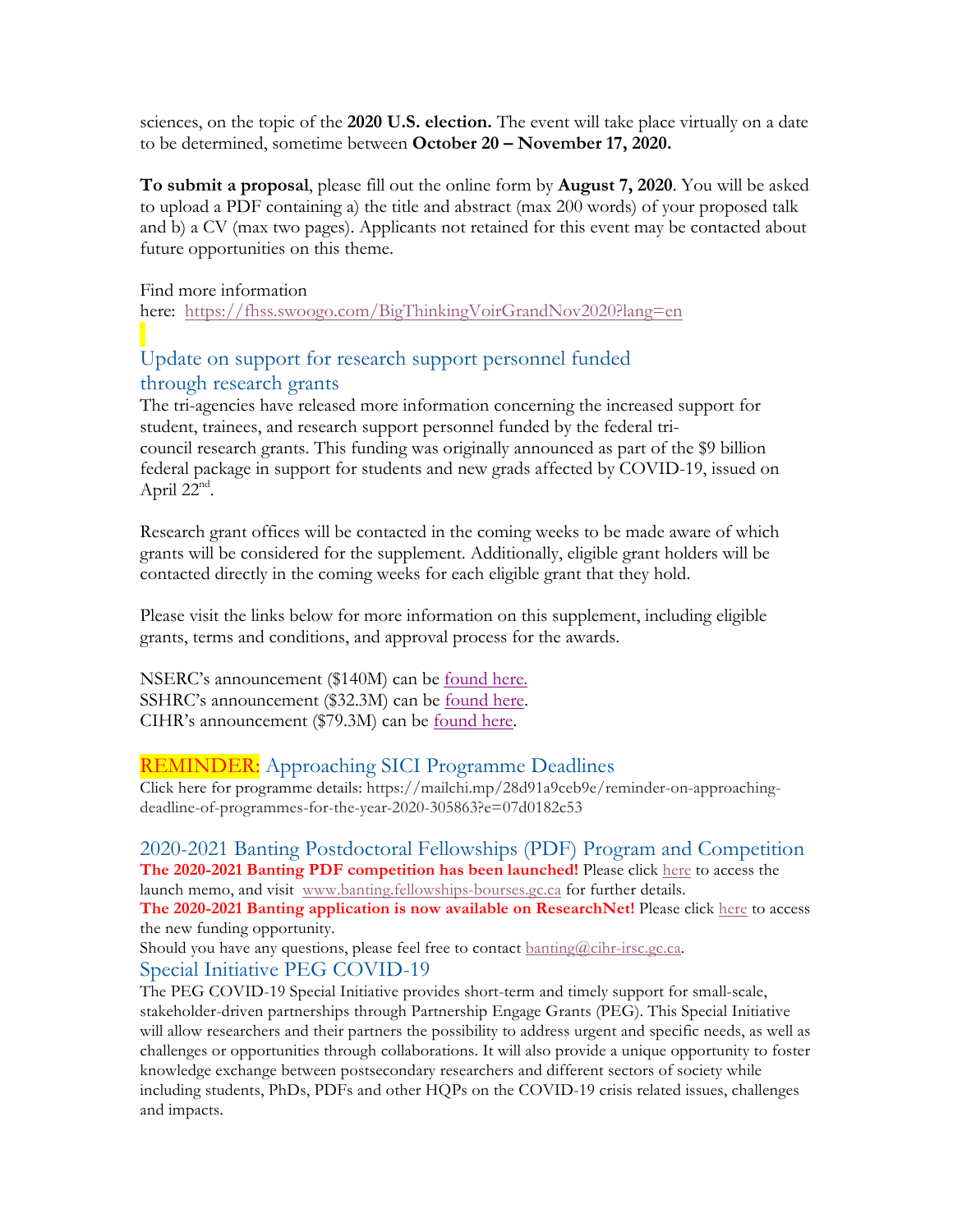**The next application deadline is September 15.** Further details, including application information, are available on SSHRC's website at the following link: https://www.sshrc-crsh.gc.ca/fundingfinancement/programs-programmes/peg-sep-covid-19-eng.aspx

#### Nova Scotia Business Inc.: Productivity and Innovation Voucher Program

Nova Scotia Business Inc. will be accepting applications to the Productivity and Innovation Voucher Program starting **April 1st until mid-October**. The purpose of this program is to allow Nova Scotia registered companies to work with universities and access expertise they do not have in-house. The projects must demonstrate how they increase the productivity or innovation of a company's product, process or service. The program has two tiers, Tier 1 awards are for \$15,000 and Tier 2 awards are for \$25,000. Applications will be reviewed regularly while funding is available. If you have any questions about the program, please do not hesitate to contact our Industry Liaison Officer, Danielle Goodfellow at danielle.goodfellow@smu.ca

# **ANNOUNCEMENTS**

[NEW] CIHR Access Newsletter Click here: http://suivi.lnk01.com/v/443/a1bc484810dc2246913b4dc92e95da9b2eaad4cf653e6849

#### [NEW] SSHRC Communiqué - June & July 2020

Click here: http://campaign.r20.constantcontact.com/render?m=1109470830784&ca=e175fa2a-415b-4ec4-87c4-3b0e3a41f199

[NEW] Book Access - Engaging in the Scholarship of Teaching and Learning The Mount now has an electronic copy of the book "Engaging in the Scholarship of Teaching and Learning: A Guide to the Process, and How to Develop a Project From Start to Finish" by Cathy Bishop-Clark and Beth Dietz-Uhler.

# [NEW] DBDLI Researchers Network - Invitation to Join

The Delmore "Buddy" Daye Learning Institute is creating the first **African Nova Scotian Researcher Directory**. The purpose of the directory is to help bring awareness to, and create a network of, researchers of African descent in a range of fields. The directory will be a "go to" place for researchers looking to work collaboratively. The directory will also contribute to the advancement of the mission and vision of DBDLI.

Please follow the link to join the DBDLI network: https://dbdli.ca/research-reports/african-novascotian-researcher-directory/

# Continuity of Library & Archives Services – Guides at MSVU

The Mount Library & Archives team is working to ensure our research community has access to resources and services while the campus continues with virtual operations. The following Quick Guide offers a list of, and links to, services and their availability. Use the Questions/Feedback button on the left to reach MSVU Library & Archives staff or email library@msvu.ca. A chat box will appear whenever Novanet LiveHelp staff are on duty. More information is available here.

# Is Your Research Open?

If you're interested in building a profile in the Mount e-Commons, our research output repository, please contact Scholarly Communications Librarian Lindsey MacCallum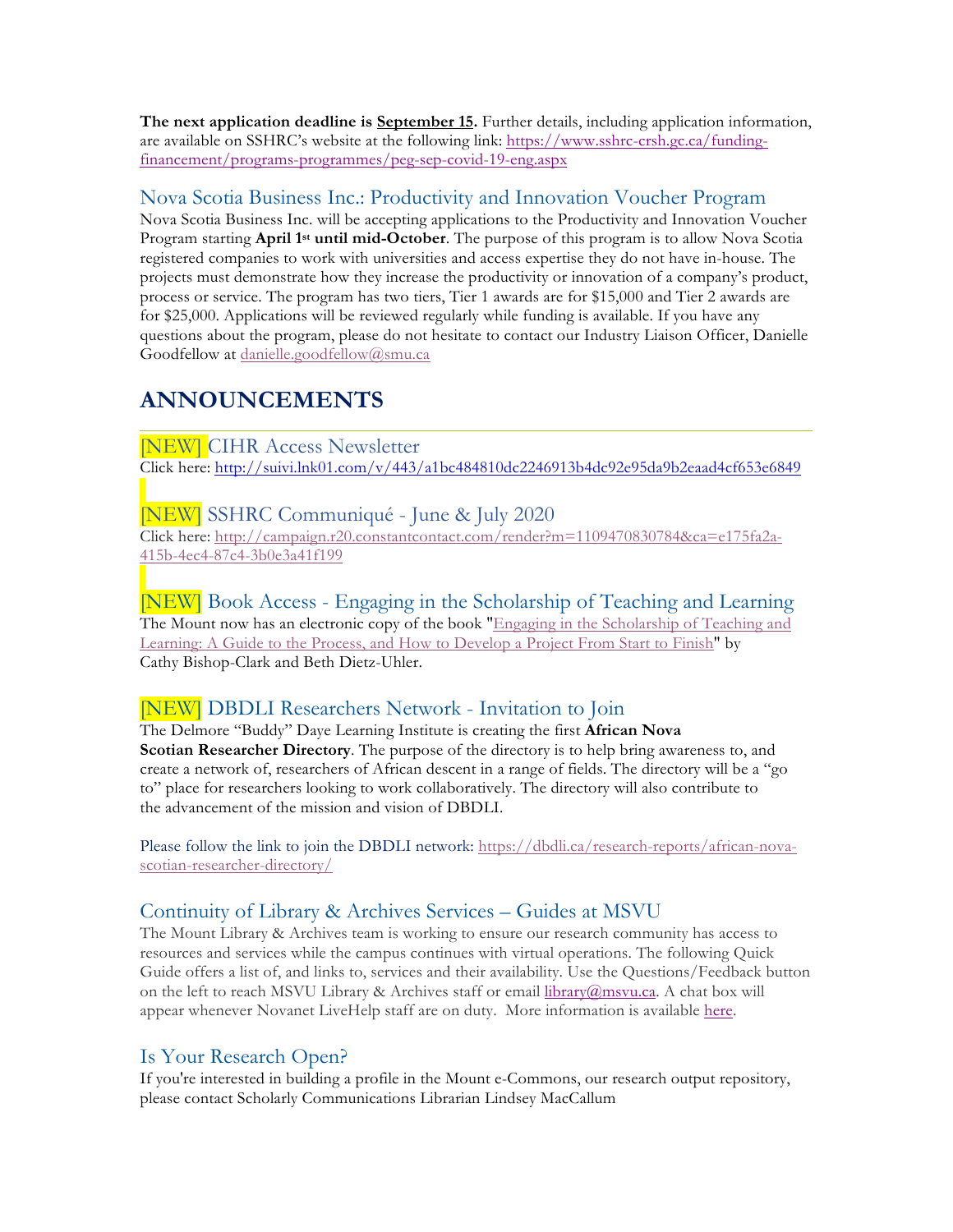at lindsey.maccallum $@m$ svu.ca. She will work from your CV to populate the repository with articles, book chapters, grey literature, and more. All citations and full-text articles are indexed by Google Scholar, thus making your research more visible.

#### Eligibility Changes to the NSERC Postdoctoral Fellowships Program

NSERC is pleased to announce a change to the eligibility criteria for the Postdoctoral Fellowships (PDF) program (https://www.nserc-crsng.gc.ca/Media-Media/NewsDetail-

DetailNouvelles\_eng.asp?ID=1154). As of the 2021 competition year (**application deadline October 19, 2020**), NSERC will no longer impose a once-per-lifetime application limit. Provided applicants meet all other eligibility criteria, as detailed on the PDF Program webpage, they can reapply to the program. **The webpage for the 2021 competition will be updated in July 2020** to reflect all changes coming into force for the competition.

# REMINDER: COVID-19 Research Ethics Update

- The UREB continues to accept and review new applications, modifications, renewals and study closures.
- · In-person participant interactions (recruitment and data collection) **must** be replaced with telephone, online communications or other **remote** measures. If your cleared protocol involves any in-person participant interactions, you **must** complete a modification request as soon as possible (REB.FORM.002). We are processing these requests as quickly as possible.
- Researchers with questions on online/remote platforms should contact Brenda Gagne at ethics@msvu.ca to confirm if the platforms are secure.
- Researchers should be aware that any data collected in this pandemic environment may alter, skew or contaminate your results, unless your focus includes COVID 19 questions. Further, researchers may need to address/disclose this in publications and other knowledge dissemination activities when documenting method and timeframe of data collection.

If researchers are able to postpone recruitment and data collection, we **strongly** recommend doing so. Please let us know at ethics@msvu.ca and we will place your file temporarily on hold. If you need to postpone data collection and have questions about extending your funding, please contact research@msvu.ca.

- If it is not possible to postpone the research or modify participant contact, please contact us as soon as possible at  $\underline{\text{ethics}}(\overline{a}$ msvu.ca with a formal request and full rationale. Requests will be considered on a case-by-case basis.
- Researchers with questions or concerns are encouraged to contact the Research Ethics Board via email at ethics@msvu.ca.
- As per the federal government advisory, research ethics applications directly addressing COVID-19, or pandemics generally, will be given first **priority** for ethics review.

#### COVID-19 Resources for Researchers

#### **COVID-19 Resources for Researchers**: **https://crdcn.org/covid-19-resources**

With an understanding of the challenges faced by members of the Canadian Research Data Centre Network (CRDCN)research community, this list of sources -- which includes government and non-profit resources, researcher-led initiatives and data resources -- is intended to complement the resources and information available through Vice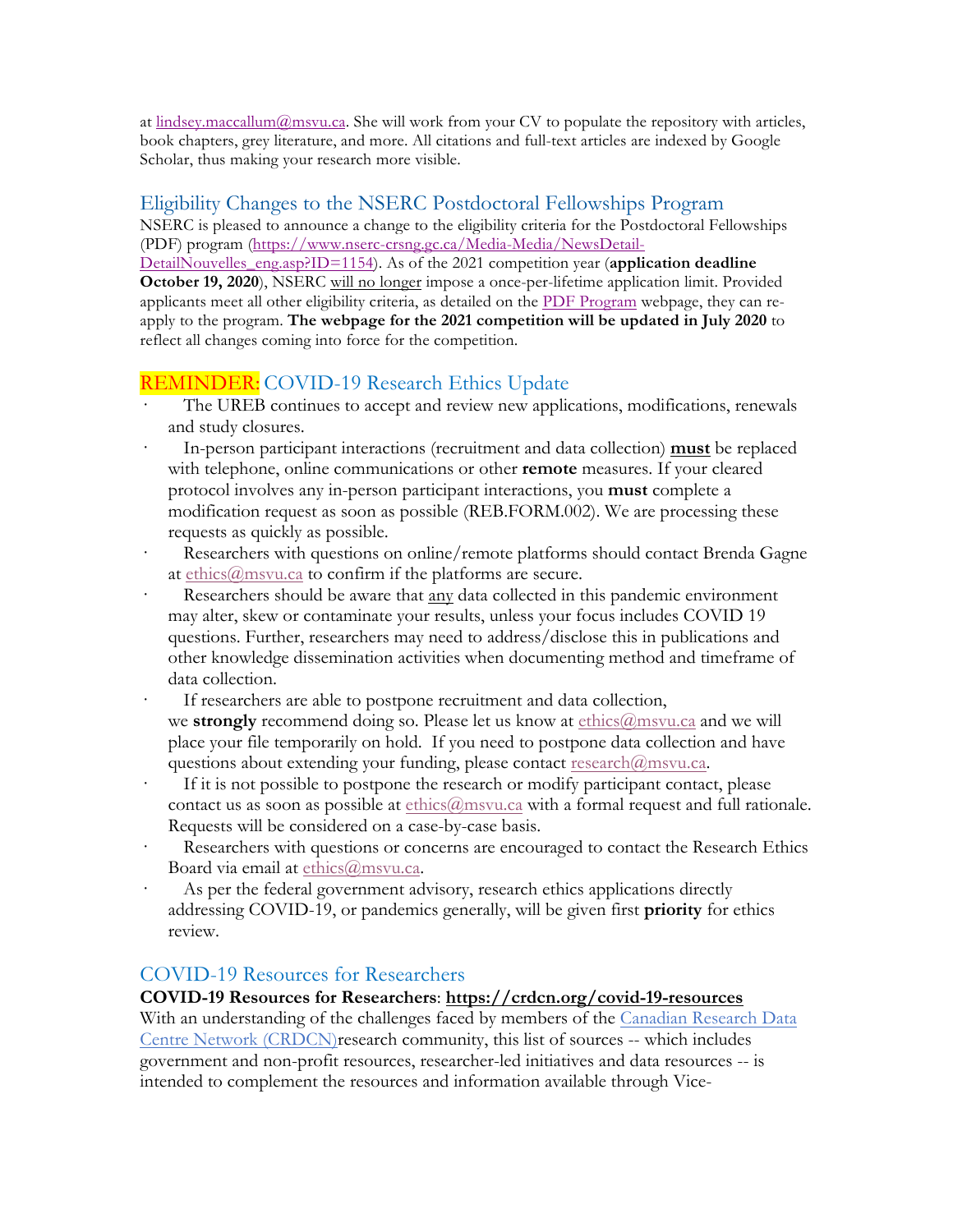President Research Offices across the country (which may include rapid-response funding opportunities).

### Portage COVID-19 Discussion

CARL has been working with the European Project, OpenAIRE, to provide a tracking and discovery service for Canadian research outputs. OpenAIRE is getting ready to launch a COVID-19 gateway very soon (https://www.openaire.eu/openaire-covid-19 gateway?idU=1). There is a Canadian portal (in beta) that will be part of the OpenAIRE Aggregation. Any COVID-19-related Canadian content will also be tagged and become part of the gateway. The Tri-Agencies have already contacted PORTAGE about the OpenAIRE gateway. They are very interested in using it to track the research they have started to fund related to COVID-19 in a comprehensive way has become a top priority for them.

# CanCOVID Community

CanCOVID Community is a new initiative spearheaded by Canada's Chief Science Officer in order to optimize Canada's research response to the COVID-19 crisis. CanCOVID is Canada's federally mandated, expert led COVID-19 research network made up of Canadian COVID-19 researchers, clinical collaborators, and healthcare stakeholders from across the country. Involvement in the CanCOVID network is currently by invitation only and restricted to verified members of the COVID-19 expert research and response community. However, those interested in joining the network are encouraged to complete the electronic form on the website to indicate their interest.

For more information, visit the CanCOVID website .

# **MSVU FACULTY RESEARCH ACHIEVEMENTS**

MSVU researchers awarded internal grants to study social, cultural, and economic pandemic impacts Read the article here.

# MSVU researchers receive new CIHR funding to further research on impact of the pandemic on families.

Dr. Jessie-Lee McIsaac and Dr. Joan Turner have received new CIHR funding to further research the impact of the pandemic on families. Learn more about preliminary results and next steps: https://msvu.ca/msvu-researchers-receive-new-cihr-funding-tofurther-research-on-impact-of-pandemic-on-families/…

#### **Submit your research achievements to research@msvu.ca!**

# **IT&S CYBERSECURITY TIPS**

# [NEW] Software Update Cyber Tips

Hackers exploit bugs in software and hardware to gain access to your devices and your data, so keeping your software updated reduces your risk from cyber-attacks, data loss, and privacy breaches. Check out IT&S's top 4 update pointers on the new Software Update Tips webpage.